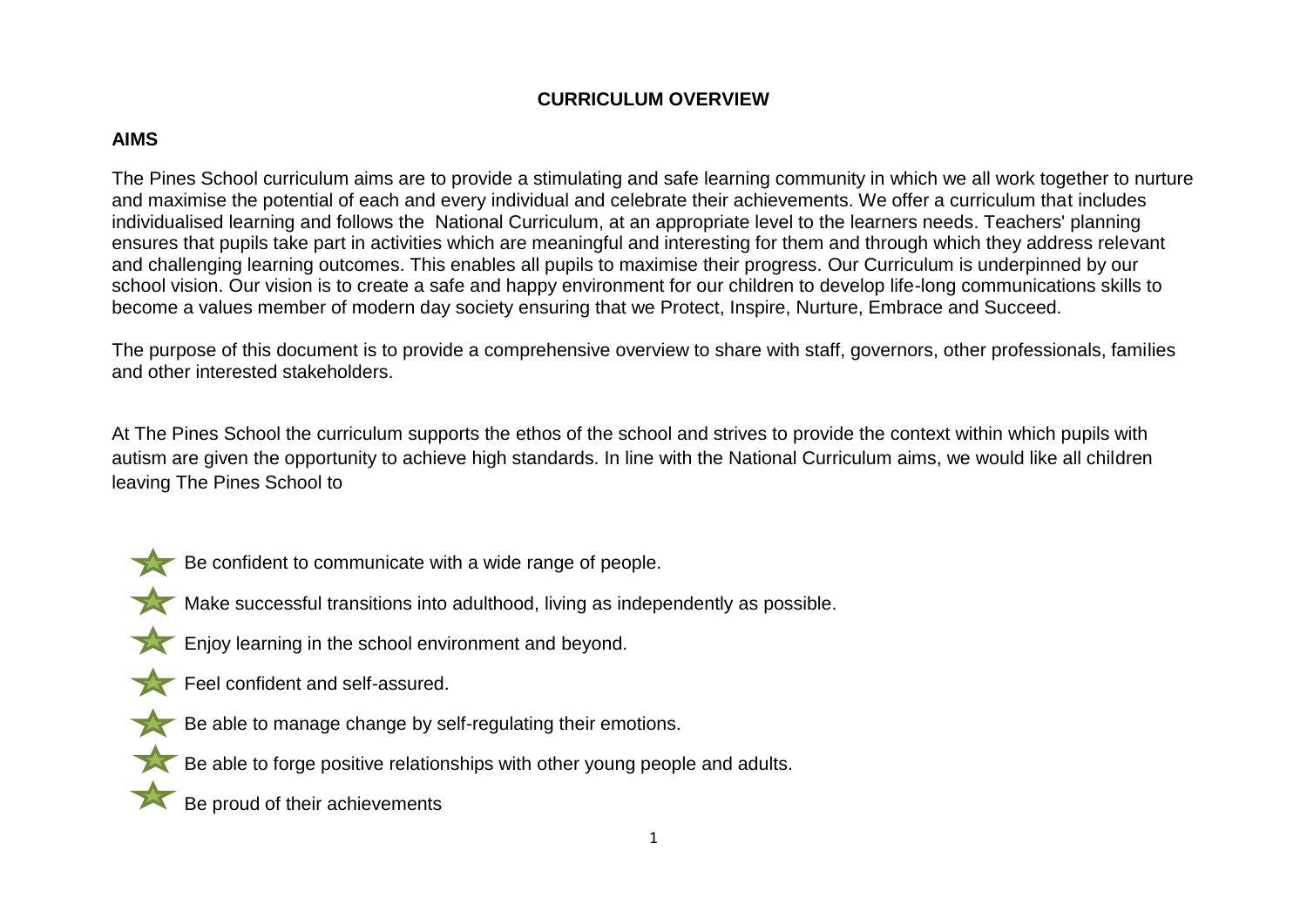.

Respect others cultures, religions and genders.

Have reached appropriate levels of functioning in the core skills.

This curriculum overview incorporates our philosophy, aims and values as well as describing the approach to our curriculum, the content and the specialised approaches required for teaching the pupils at The Pines School. In order to secure the best outcomes for our pupils we will provide a curriculum and the expectation that all pupils are active participants in their learning.

| Our curriculum will:                                         | Children will:                                                      |
|--------------------------------------------------------------|---------------------------------------------------------------------|
| Have a total Communication approach                          | Listen attentively, make choices, initiate and maintain             |
|                                                              | conversation, make and maintain friendships and express their       |
|                                                              | own ideas and opinions verbally or symbol supported.                |
| Have high expectations and aspirations creating              | Be confident to persist within new and unfamiliar tasks. Have an    |
| opportunities for student.                                   | enquiring mind with the confidence to explore through trial and     |
|                                                              | error                                                               |
| Build on a variety of approaches to learning and teaching.   | Be engaged and motivated to learn.                                  |
|                                                              |                                                                     |
| Be broad and balanced and introduce new ideas and            | Learn to acquire information from various sources and to record     |
| experiences to all.                                          | findings in various ways including the use of digital technology    |
| Create a learning environment that is relevant, stimulating, | Be curious and investigate through personalised learning            |
| challenging, motivating, rewarding and fun.                  | pathways.                                                           |
| Promote healthy and safe lifestyles                          | Appreciate the joys and benefits of physical education and          |
|                                                              | experience a range of sporting activities. Be aware of the rewards  |
|                                                              | and dangers of society.                                             |
| Develop curiosity and broaden horizons by exposing pupils    | Access an education that uses real experiences as a foundation      |
| to the world around them                                     | for learning.                                                       |
| Provide an education that allows development and             | Use music, drama and art/craft forms as a means of creative         |
| expression through creative opportunities.                   | expression.                                                         |
| Prepare pupils them for successful, inclusive, enjoyable,    | Show respect and consideration for theirs and others individuality, |
| rich and active lives.                                       | particular backgrounds, cultures and religions.                     |
| Promote and support the development and understanding of     | Be active members of their community.                               |
| fundamental British Values.                                  |                                                                     |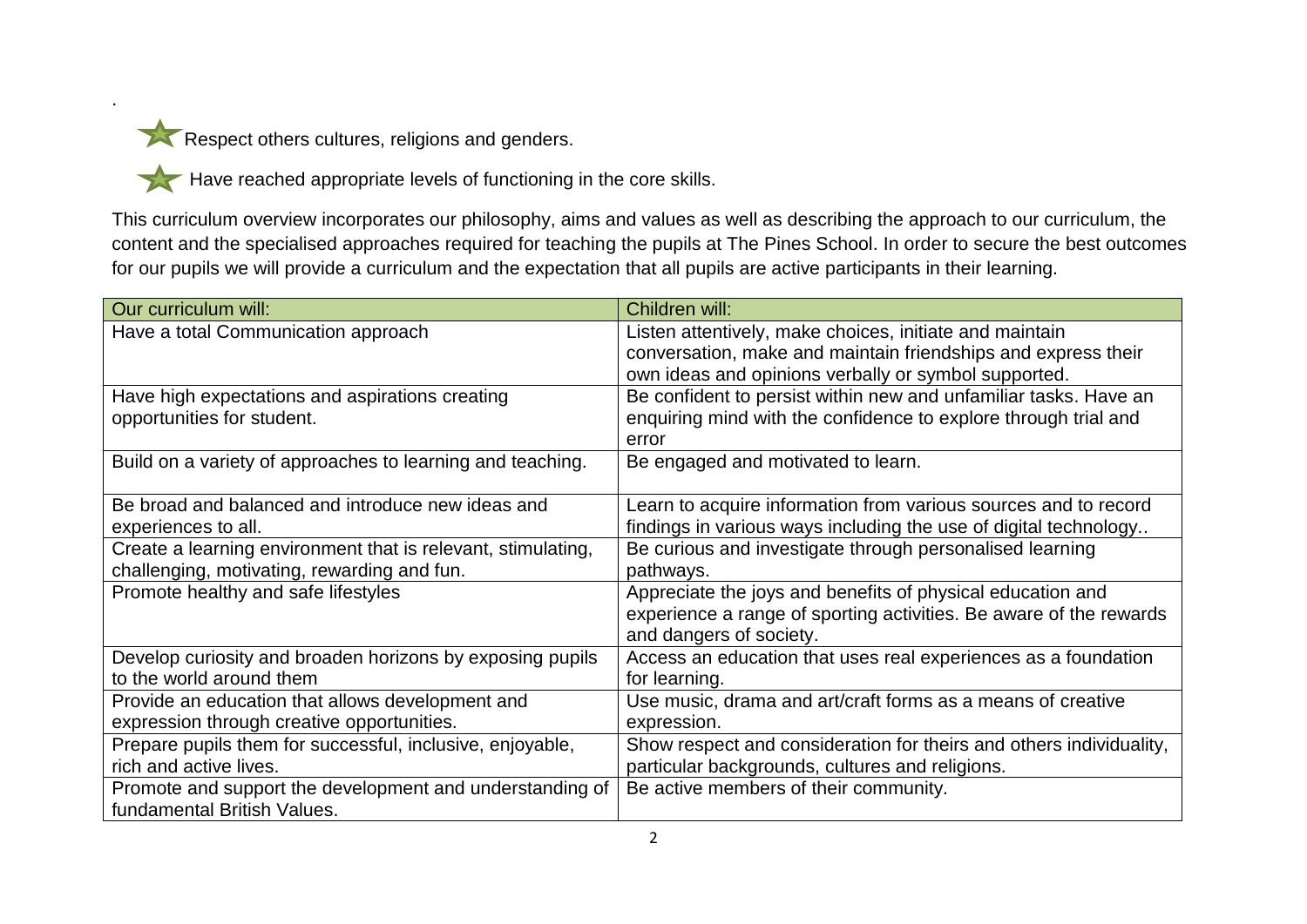# **THE NINE AREAS OF EXPECTATION**

These expectations are embedded as part of the school culture. They form the basis of professional conversations and the focus of learning walks for all staff and governors. The areas of expectation ensure that all learning is purposeful and provides rigour and challenge for all, irrespective of the individuals starting point, age or level of need.

| <b>Communication</b>                                                                                                                                                                                                                                                                                                                                                                                                                                                                                 | <b>Assessment</b>                                                                                                                                                                                                                                                                                                                                                                                                                    | <b>Planning and Curriculum delivery</b>                                                                                                                                                                                                                                                                                                                                                                                                                                                                                                                                                                                      |  |
|------------------------------------------------------------------------------------------------------------------------------------------------------------------------------------------------------------------------------------------------------------------------------------------------------------------------------------------------------------------------------------------------------------------------------------------------------------------------------------------------------|--------------------------------------------------------------------------------------------------------------------------------------------------------------------------------------------------------------------------------------------------------------------------------------------------------------------------------------------------------------------------------------------------------------------------------------|------------------------------------------------------------------------------------------------------------------------------------------------------------------------------------------------------------------------------------------------------------------------------------------------------------------------------------------------------------------------------------------------------------------------------------------------------------------------------------------------------------------------------------------------------------------------------------------------------------------------------|--|
| <b>Clear communication between all that</b><br>lead to better outcomes. You will see:<br>Appropriate use of augmented<br>communication such as PEC's,<br>Makaton and use of ipads.<br>Awareness of the needs of those<br>whose communication needs are less<br>apparent but still require unambiguous<br>language.<br>Consistent use of familiar<br>word/phrases to aid understanding<br>Visual supports to aid language<br>understanding and development.<br>Clear communication between all staff. | Assessment that signposts next steps<br>in learning. You will see:<br>Clear learning intentions in every<br>lesson that are differentiated<br>appropriately.<br>Regular quality feedback that takes<br>individual needs into account.<br>Appropriate questioning that<br>challenges and sets up next steps in<br>learning.<br>Children are aware of what they need<br>$\bullet$<br>to do in order to achieve lesson<br>expectations. | Evidence of well-planned lessons that<br>engage, stimulate and lead to better<br>outcomes. You will see:<br>Clear lesson structures.<br>Good subject knowledge and time<br>management.<br>Appropriate pace and personalisation<br>through differentiation.<br>Evidence of cross curricular learning<br>will be apparent in all lessons.<br>Teachers should ensure that social,<br>spiritual, moral and cultural<br>considerations are part of lessons.<br>Highly structured approaches to<br>teaching such as TEACCH boxes and<br>use of direct instruction.<br>Teachers responding to the needs of<br>the individual pupil. |  |
| <b>Behaviour management of pupils</b>                                                                                                                                                                                                                                                                                                                                                                                                                                                                | <b>Challenge and expectations</b>                                                                                                                                                                                                                                                                                                                                                                                                    | Knowledge of pupil's needs                                                                                                                                                                                                                                                                                                                                                                                                                                                                                                                                                                                                   |  |
| <b>Clear structures and strategies that</b><br>support expectations for behaviour.<br>You will see:                                                                                                                                                                                                                                                                                                                                                                                                  | Appropriate challenge and<br>expectations for all pupils. You will<br>see:                                                                                                                                                                                                                                                                                                                                                           | <b>Strong understanding of supporting</b><br>pupils with autism. You will see:<br>Staff demonstrating clear                                                                                                                                                                                                                                                                                                                                                                                                                                                                                                                  |  |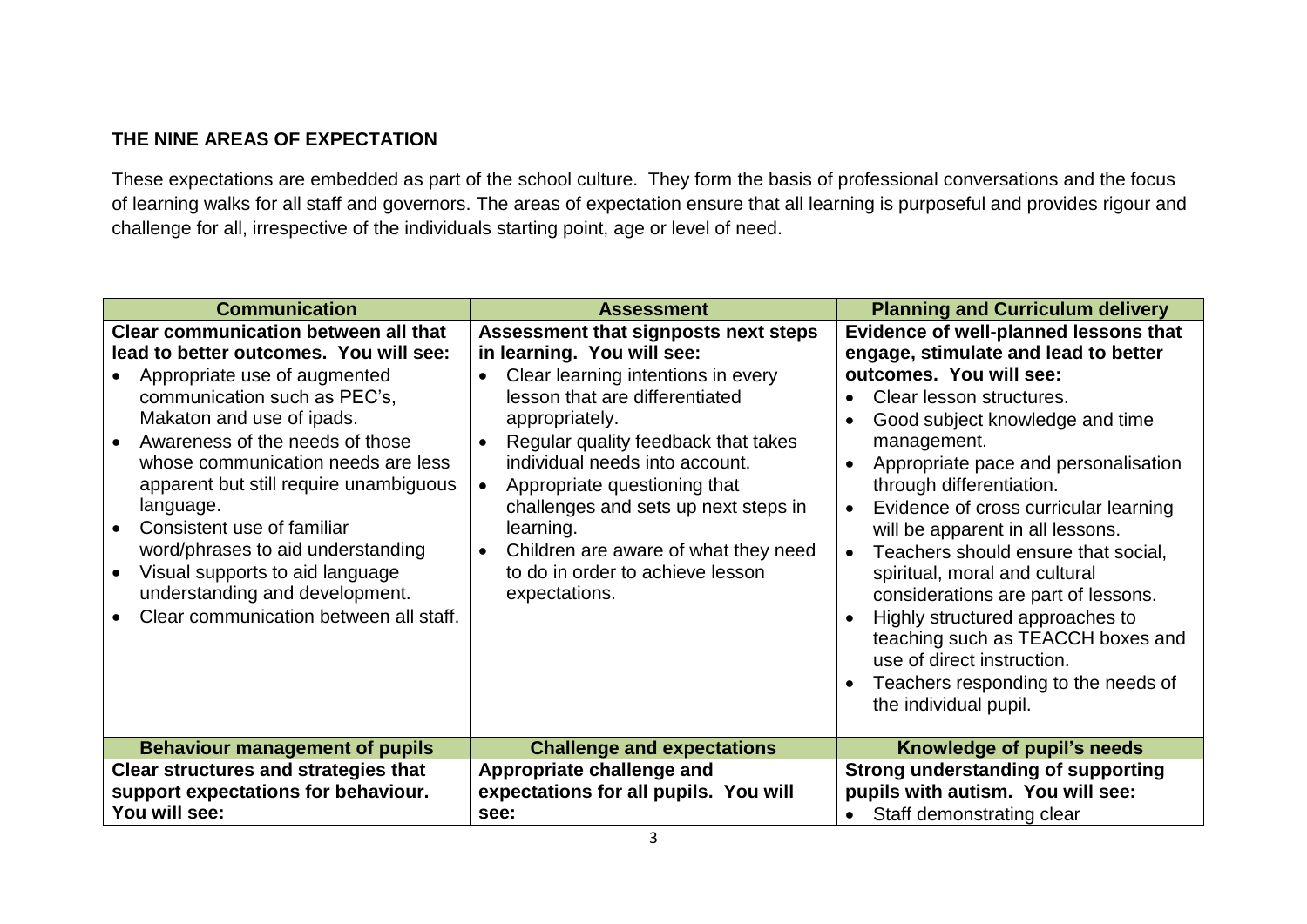| Clear incentive based systems that<br>promote positive behaviour.<br>The identification and removal of early<br>triggers/antecedents.<br>Consideration will be given to the<br>communicative functions of behaviour<br>with clear de-escalation strategies.<br>Clear strategies for responding<br>consistently to incidents where<br>behaviour can be a challenge. | Pupils' knowledge and understanding<br>$\bullet$<br>extended through well planned<br>challenging tasks.<br>Staff adapting tasks to increase<br>$\bullet$<br>challenge and expectations when<br>necessary. | understanding of the different needs<br>within the classroom.<br>Understanding of how to support<br>$\bullet$<br>children through their preferred<br>learning style.<br>Staff draw upon and apply advice from<br>$\bullet$<br>Speech and language, Occupational<br>therapist and other therapists.<br>Staff work together to find out what<br>works and are willing to adapt in order<br>to achieve this.<br>Teaching sessions broken up into<br>shortened chunks with regular,<br>planned breaks for rewarding activities<br>or activities to address sensory |  |
|--------------------------------------------------------------------------------------------------------------------------------------------------------------------------------------------------------------------------------------------------------------------------------------------------------------------------------------------------------------------|-----------------------------------------------------------------------------------------------------------------------------------------------------------------------------------------------------------|----------------------------------------------------------------------------------------------------------------------------------------------------------------------------------------------------------------------------------------------------------------------------------------------------------------------------------------------------------------------------------------------------------------------------------------------------------------------------------------------------------------------------------------------------------------|--|
| <b>Promoting independence and choice</b>                                                                                                                                                                                                                                                                                                                           | <b>Classroom Environment</b>                                                                                                                                                                              | differences.<br><b>Home-School partnerships</b>                                                                                                                                                                                                                                                                                                                                                                                                                                                                                                                |  |
| making                                                                                                                                                                                                                                                                                                                                                             |                                                                                                                                                                                                           |                                                                                                                                                                                                                                                                                                                                                                                                                                                                                                                                                                |  |
| The school environment promotes                                                                                                                                                                                                                                                                                                                                    | All<br>environments<br>classroom<br>are                                                                                                                                                                   | Home-school link is of vital importance                                                                                                                                                                                                                                                                                                                                                                                                                                                                                                                        |  |
| independence. You will see:                                                                                                                                                                                                                                                                                                                                        | organised appropriately to<br>support                                                                                                                                                                     | to achieve better outcomes for all                                                                                                                                                                                                                                                                                                                                                                                                                                                                                                                             |  |
| Appropriately planned independent                                                                                                                                                                                                                                                                                                                                  | children with ASC.                                                                                                                                                                                        | pupils and their families. You will see:                                                                                                                                                                                                                                                                                                                                                                                                                                                                                                                       |  |
| activities in each lesson and the wider                                                                                                                                                                                                                                                                                                                            | You will see:                                                                                                                                                                                             | Positive supportive working<br>$\bullet$                                                                                                                                                                                                                                                                                                                                                                                                                                                                                                                       |  |
| school environment.<br>Scaffolded tasks that increase                                                                                                                                                                                                                                                                                                              | Calm, tidy and visually supportive<br>$\bullet$<br>classrooms that enhance learning and                                                                                                                   | relationships between home and<br>school through: home school link book                                                                                                                                                                                                                                                                                                                                                                                                                                                                                        |  |
| independence.                                                                                                                                                                                                                                                                                                                                                      | promote independence.                                                                                                                                                                                     | and/or regular direct contact (phone                                                                                                                                                                                                                                                                                                                                                                                                                                                                                                                           |  |
| Language that provides choice for all                                                                                                                                                                                                                                                                                                                              | Classrooms are distraction free and all<br>$\bullet$                                                                                                                                                      | calls, meetings or dojos).                                                                                                                                                                                                                                                                                                                                                                                                                                                                                                                                     |  |
| pupils.                                                                                                                                                                                                                                                                                                                                                            | displays should have relevance.                                                                                                                                                                           | Effective strategies shared between<br>$\bullet$                                                                                                                                                                                                                                                                                                                                                                                                                                                                                                               |  |
|                                                                                                                                                                                                                                                                                                                                                                    | Support given for changes in the                                                                                                                                                                          | home and vice versa.                                                                                                                                                                                                                                                                                                                                                                                                                                                                                                                                           |  |
|                                                                                                                                                                                                                                                                                                                                                                    | routine of the day or the environment.                                                                                                                                                                    |                                                                                                                                                                                                                                                                                                                                                                                                                                                                                                                                                                |  |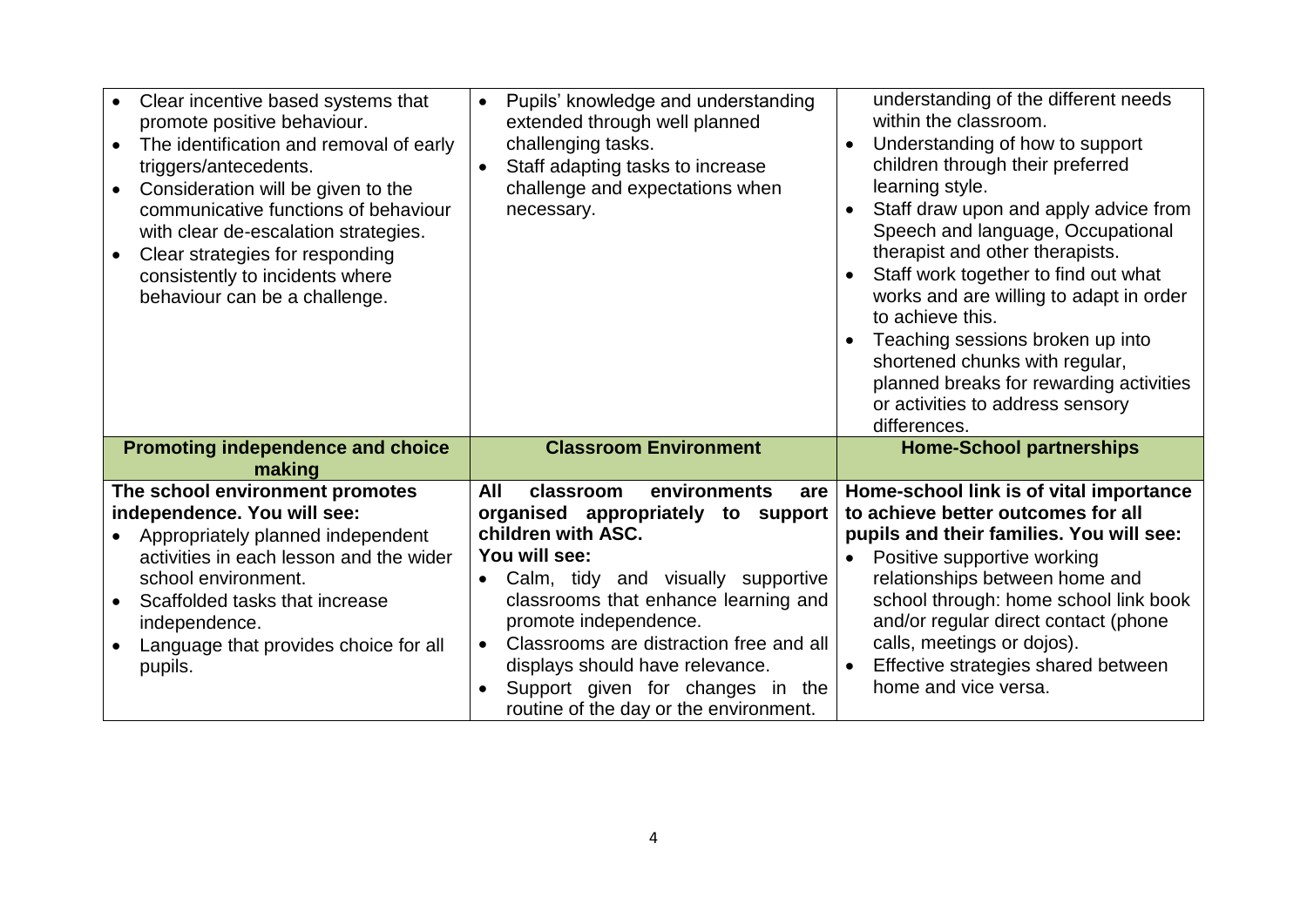## **EXTENDED AND MAIN CLASS RATIONALE**

The curriculum at The Pines School is founded on two distinct pathways extended and main. Whilst we recognise that pupils may make progress at a different rate, we still maintain high expectations and aspirations for all pupils. Opportunities for classes to join together are catered for where appropriate. The pupils in the Extended stream have a greater complexity of need and need a clearly differentiated approach to teaching and learning. As our most complex learners they are in a smaller group (maximum of 8 pupils) with 3 members of staff.

Our main class pupils still require a specific approach to teaching and learning, however they are more able to access whole group sessions and can access learning in a slightly larger group of 12 pupils with 3 adults.

#### **Extended curriculum class:**

The curriculum recognises that many of the pupils have a range of complex learning needs associated with autism. The curriculum is designed to meet learning needs by a personalised learning approach. The needs of the pupils within this group can be characterised in the following ways::

- The majority of the pupils will be working within the P levels with some accessing the bridging the gap level.
- Pupils will have significantly limited functional language and communication.
- Pupils engagement is emerging or fleeting, they require a higher level of staffing to ensure progression in learning.
- Repetitive verbal and physical behaviours are frequent requiring a high level of support to regulate their emotions.
- Sensory differences impact on learning on a daily basis. Planned breaks for rewarding activities or activities to address sensory differences are planned for.
- Sensory processing and modulation leads to heightened anxiety levels.
- There are significant difficulties with short and long term memory, sequential memory and have limited working memory
- Curriculum requires very specific and individualised differentiation, adaptation and modifications to account for difficulties pupils encounter in accessing learning
- Pupils have bespoke learning plans that often incorporate therapeutic support and intervention such as structured and frequent learning breaks. The curriculum is based largely around physical and sensory learning activities that build on prior understanding and learning.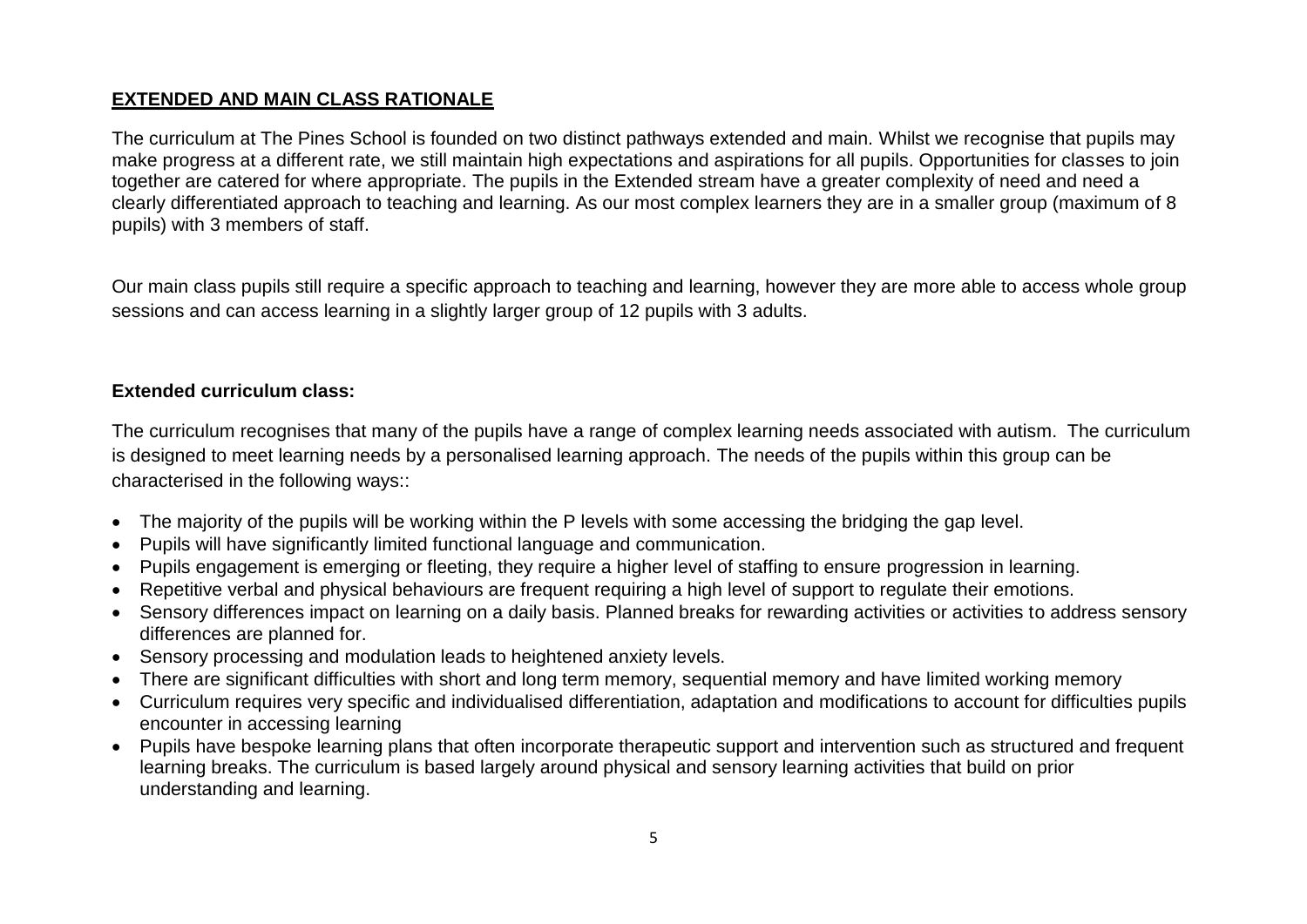#### **Main curriculum class:**

The curriculum recognises that many of the pupils have a range of learning needs associated with Autism. The curriculum is designed to meet learning needs incorporating a range of learning opportunities and experiences. The Curriculum will largely be a combination of whole group, small group and sometimes individual teaching. The needs of the pupils within this group can be characterised in the following ways

- Pupils work through the P levels and over time are able to access National Curriculum expectations over time.
- Pupils will have limited functional language or communication, pupils use communication intentionally and seeks interaction although not always appropriately.
- Pupils engage for short periods of time on learning tasks with differing levels of support
- Pupils need clearly defined roles and expected behaviour as they may lack understanding of classroom conventions.
- A higher level of support for emotional regulation and sensory needs at times.
- Curriculum requires very significant differentiation, adaptation and individualisation to account for difficulties pupils encounter in accessing learning.
- Pupils will make progress at a good rate from their starting point.
- Pupils will need to access an environment that is sympathetic to their needs, incorporating visual cues to enable them to make sense of the world around them and the expectations in place.